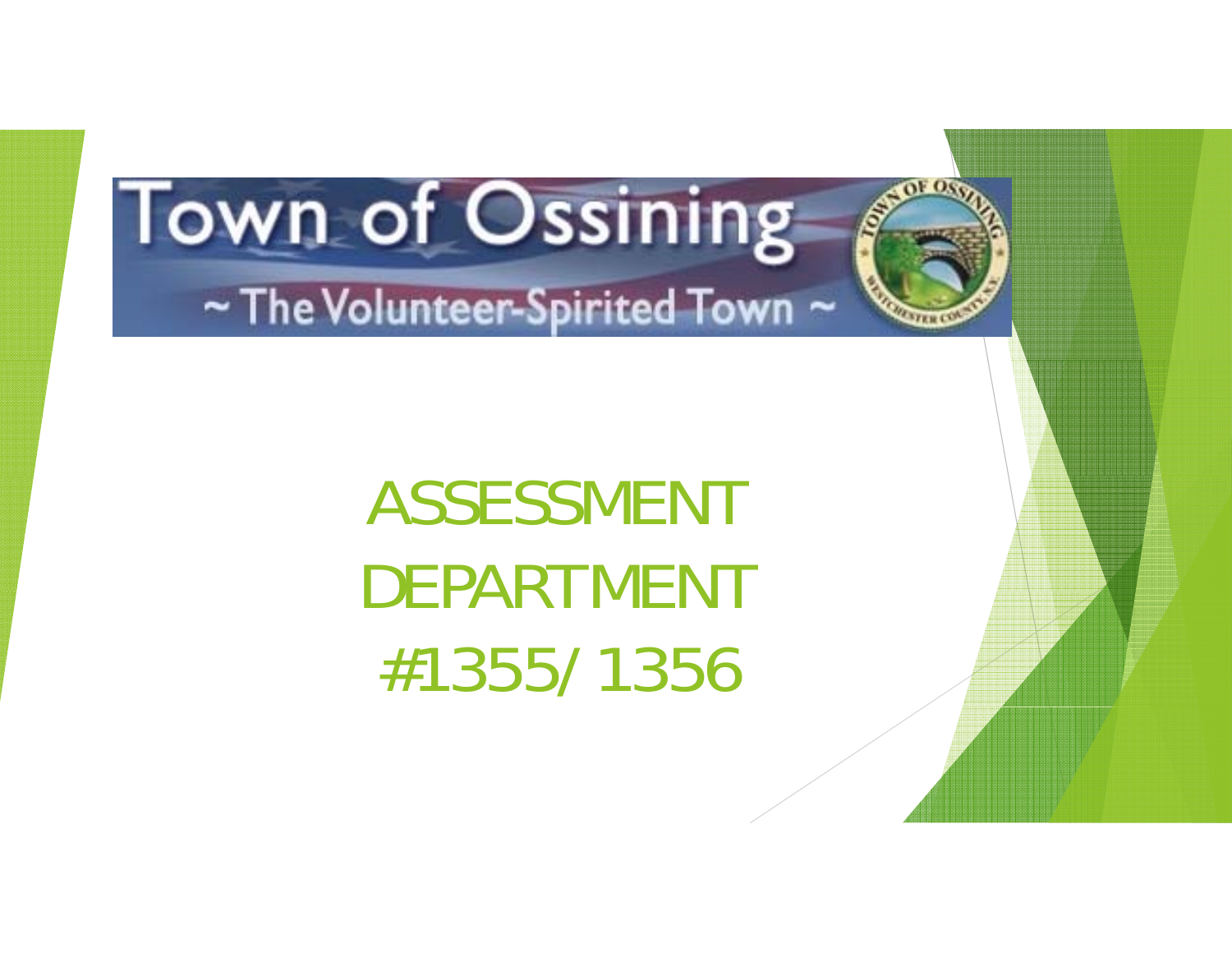#### **2015 ASSESSMENT BUDGET AS % OF 2015 GENERAL BUDGET**



SOME FACTS & **FIGURES** 2015 ADOPTED BUDGET\$5,377,191

of Os,

DEPARTMENT BUDGET \$446,439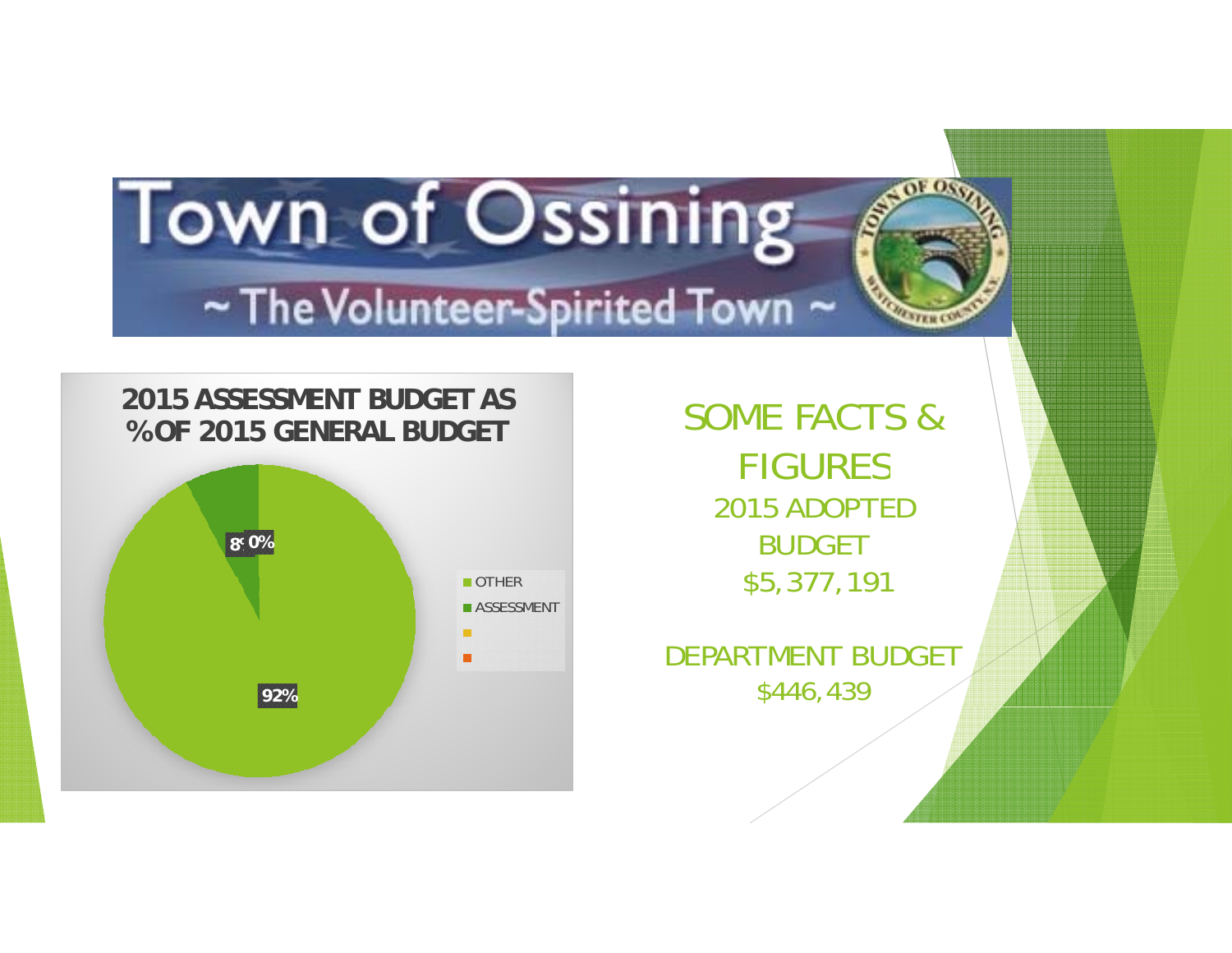

#### SOME FACTS & FIGURES**38% 38% 38% 38% 38% 38% 38% 38% 38% 38% 377,191 2015 ADOPTED** BUDGET 2015 TAX LEVY =  $$3,349$

of Osc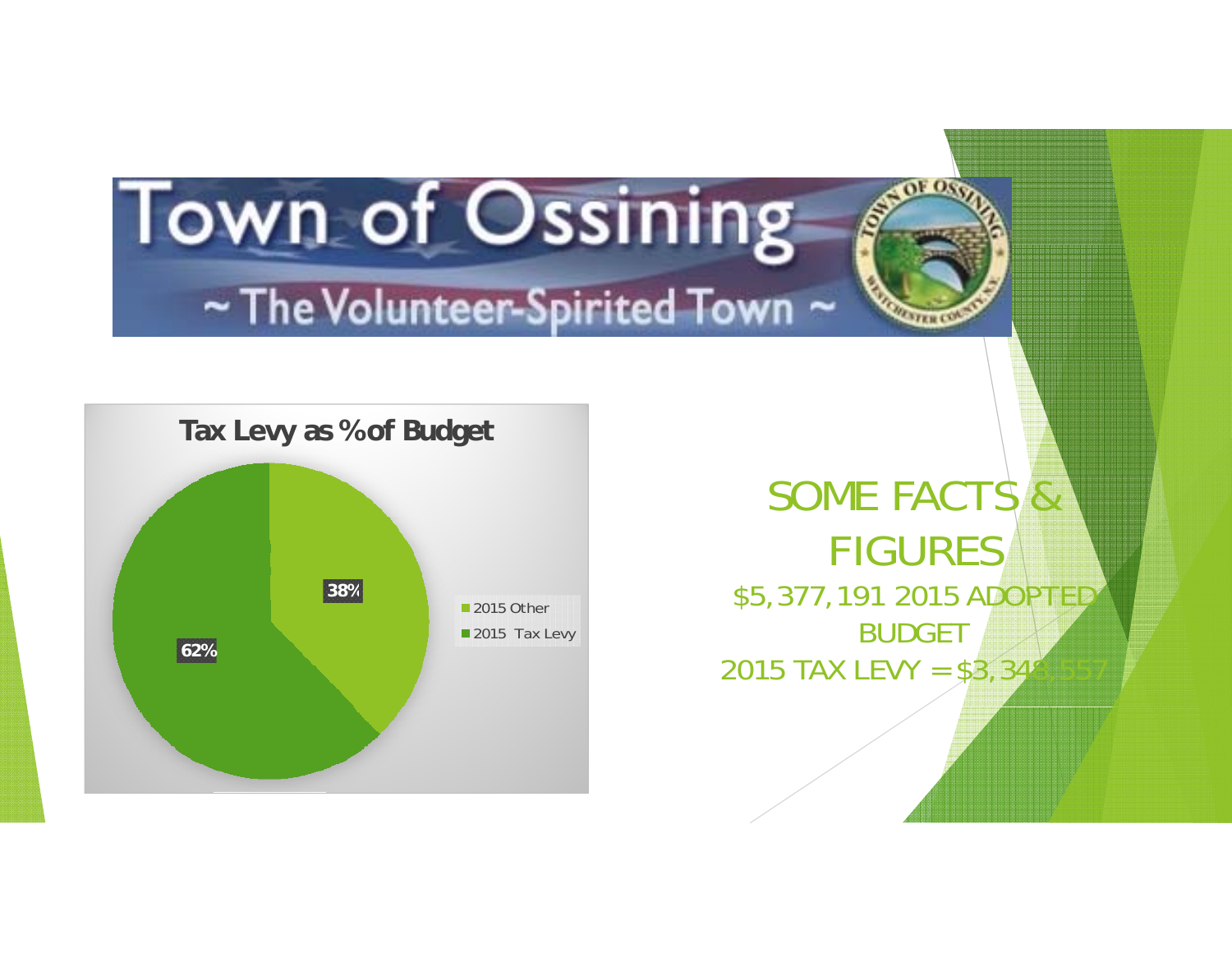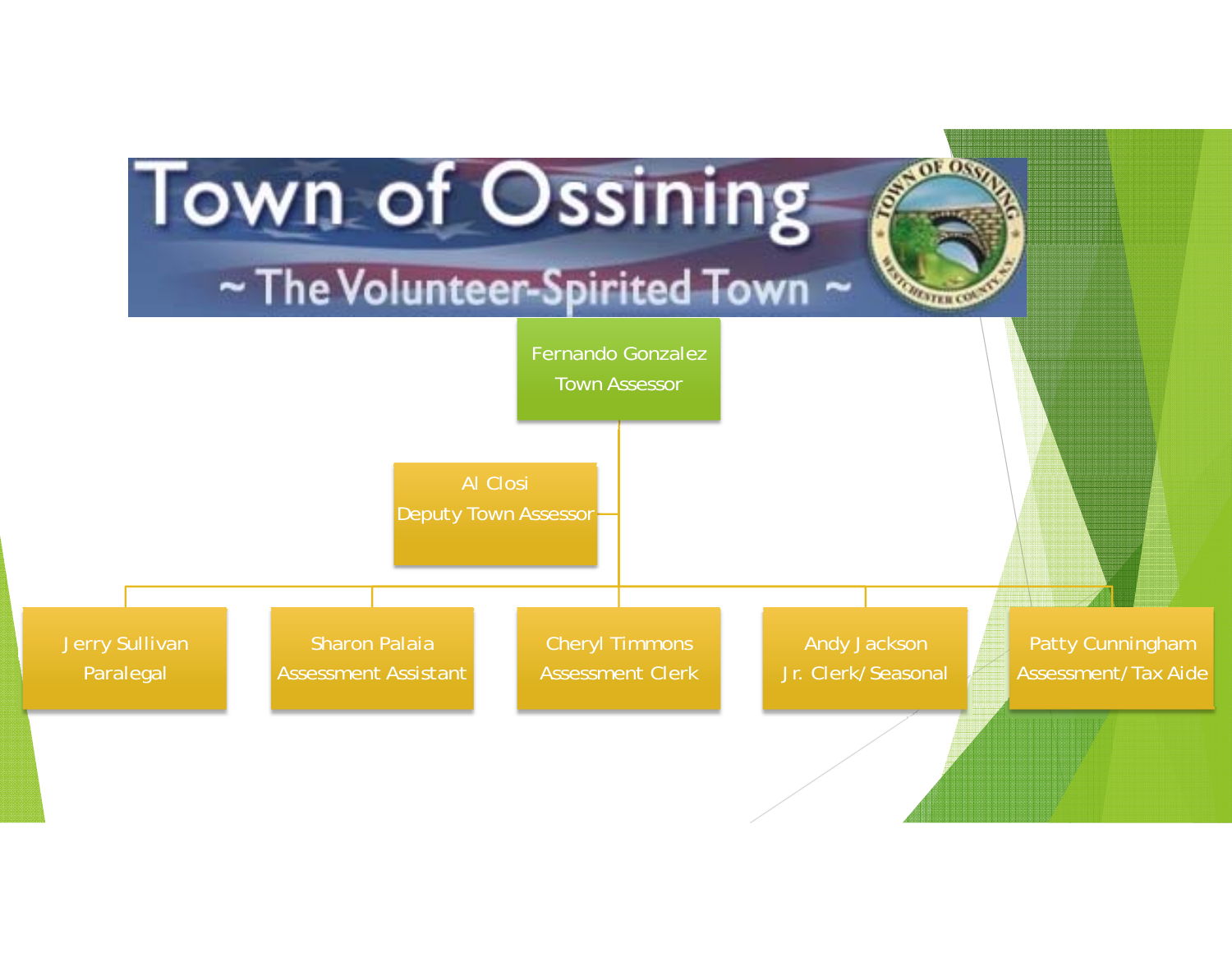

Albert Closi: Deputy Town Assessor9 Years

of Os,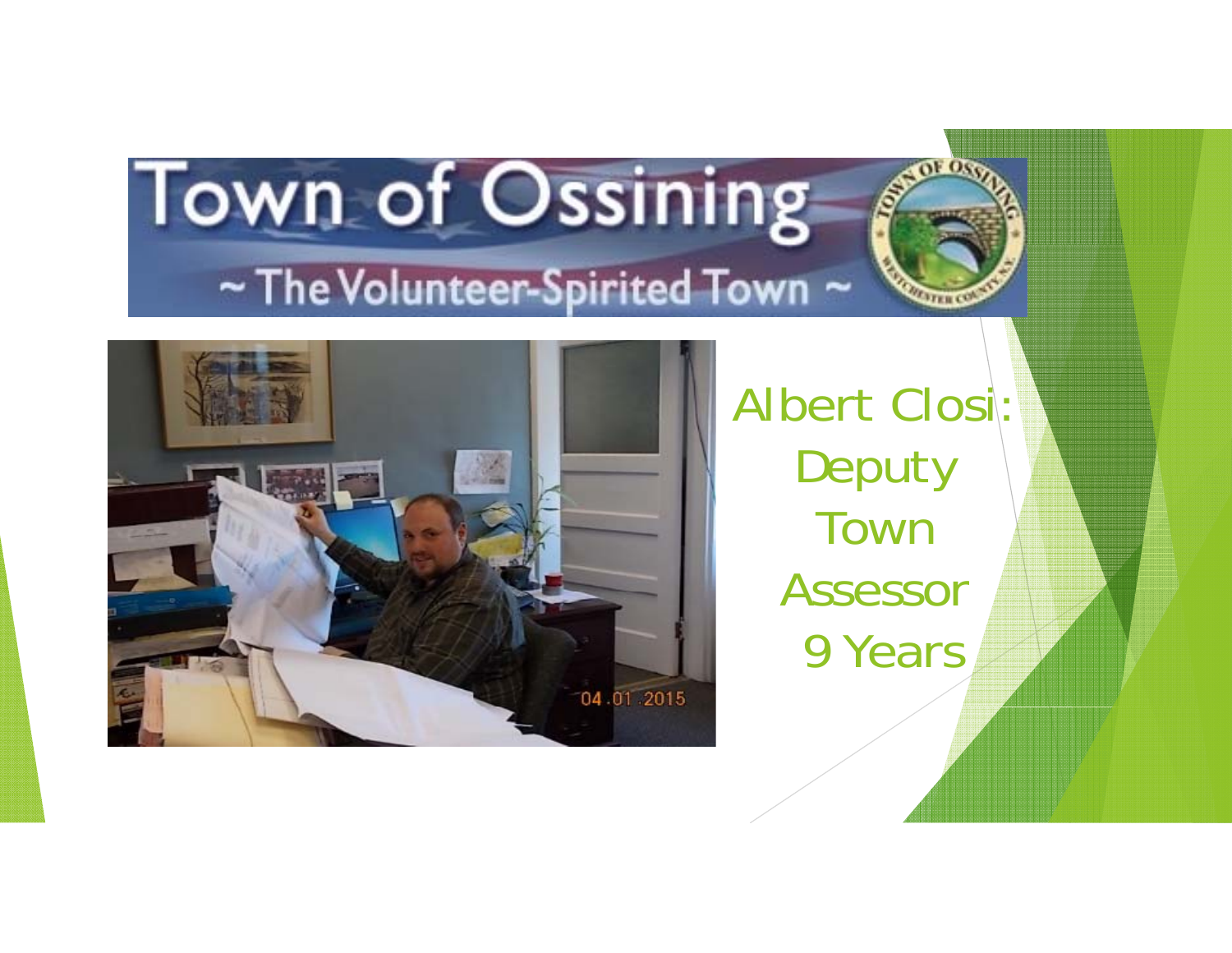

Cheryl Timmons:Assessment / Clerk26 Years

or os.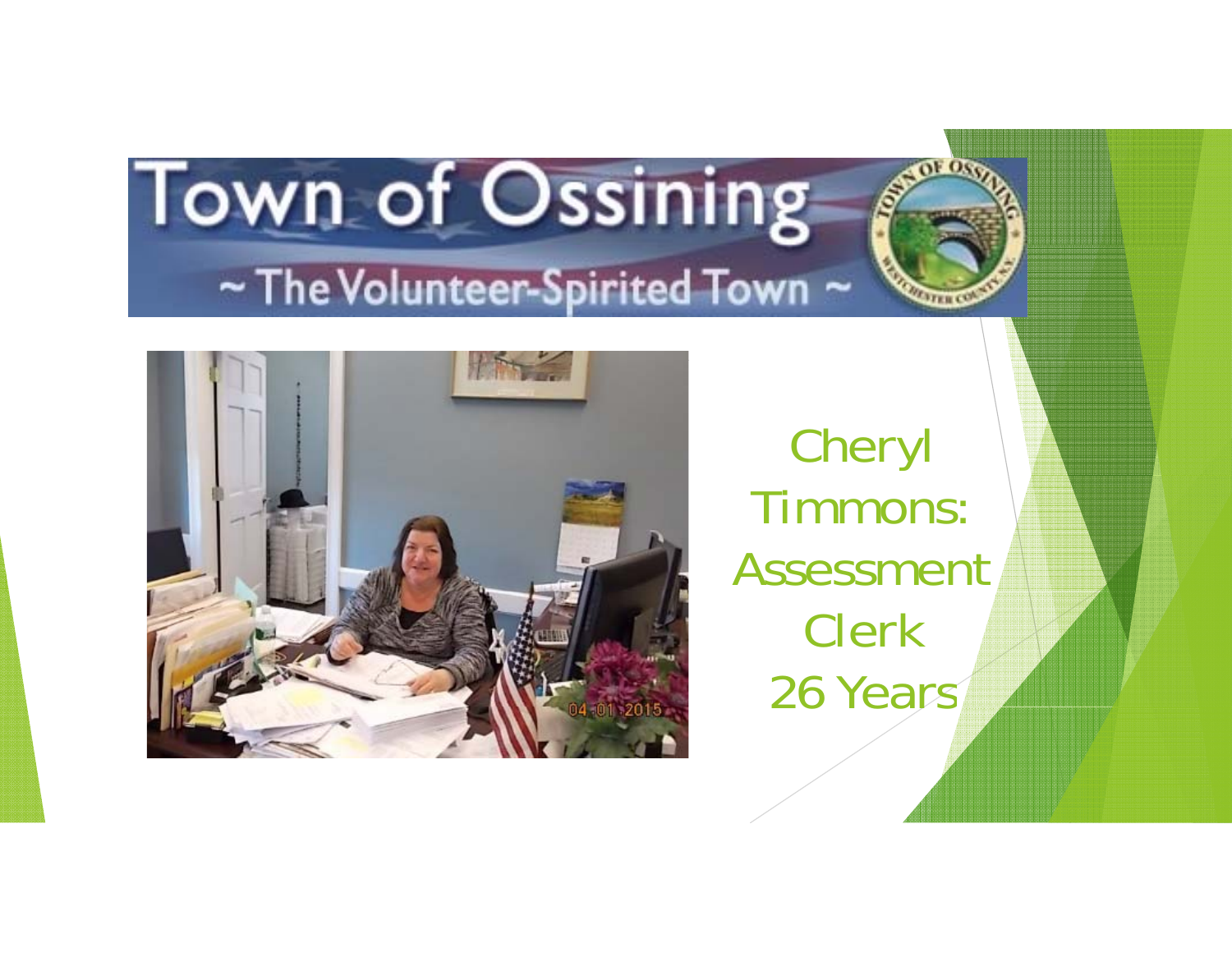

Sharon Palaia: Assessment Assistant25 years

of Os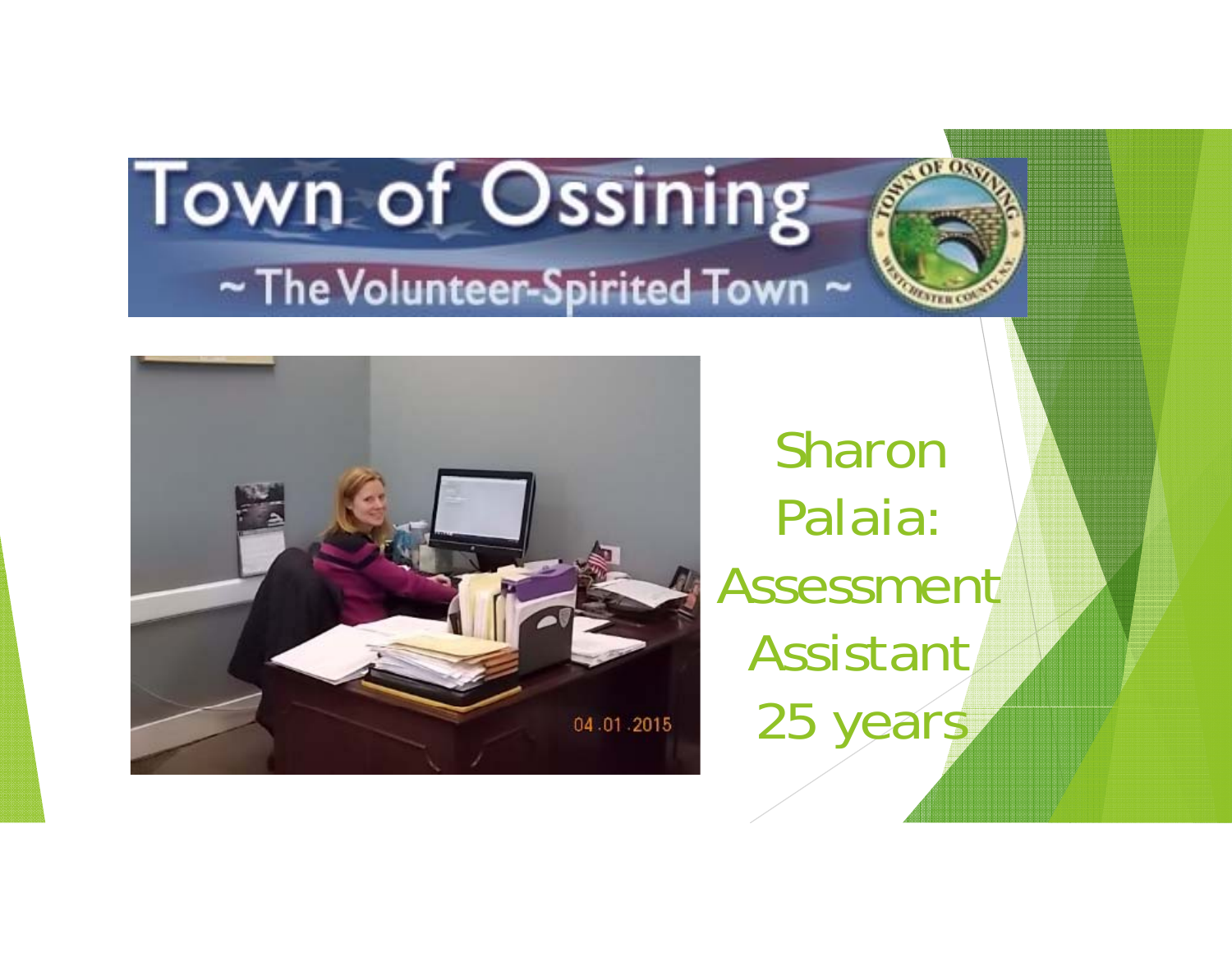

Andy Jackson, Jr.: Clerk/ Seasonal 11 Years

OF ON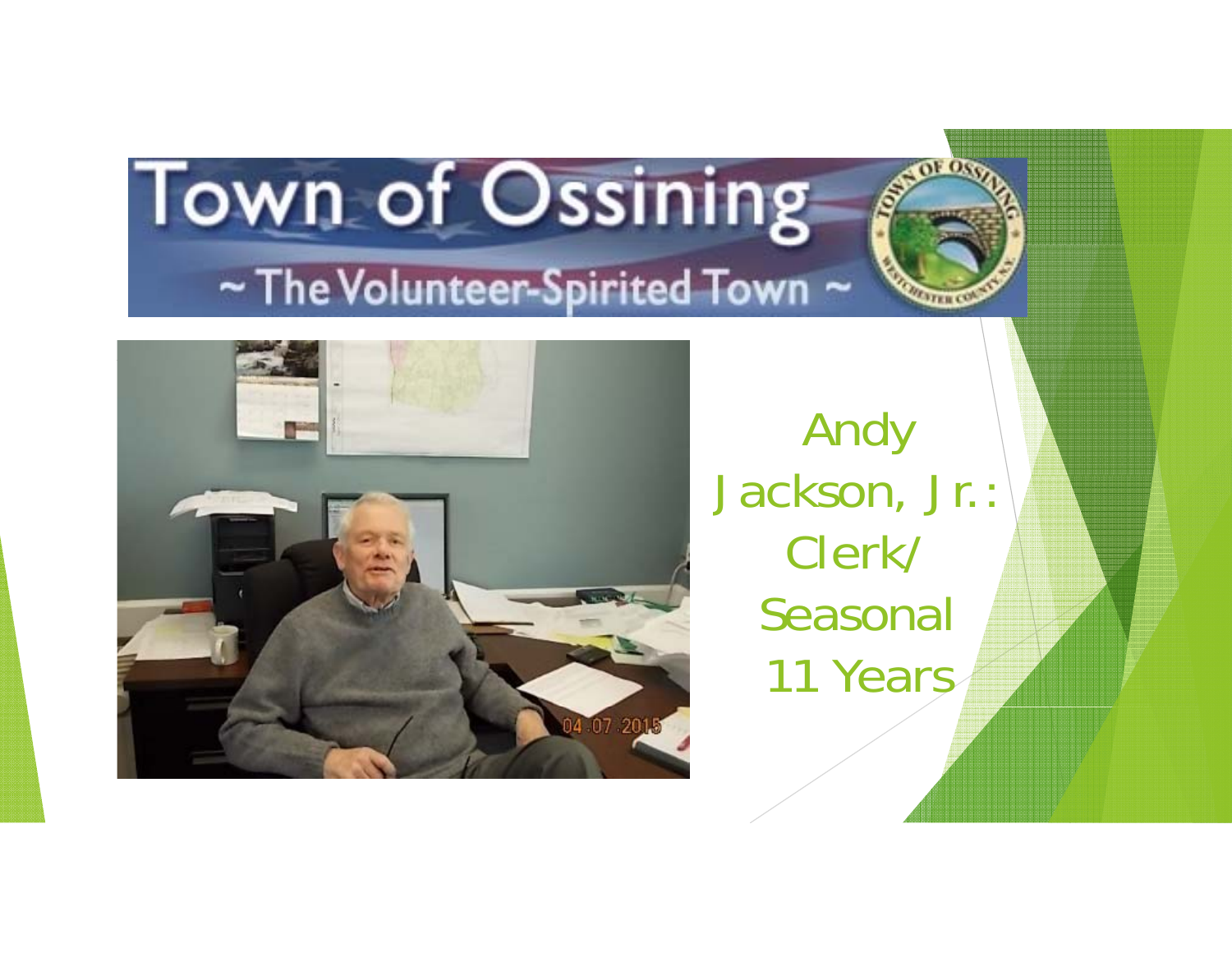

**Jerry** Sullivan: Paralegal 2 ½ Years

of Os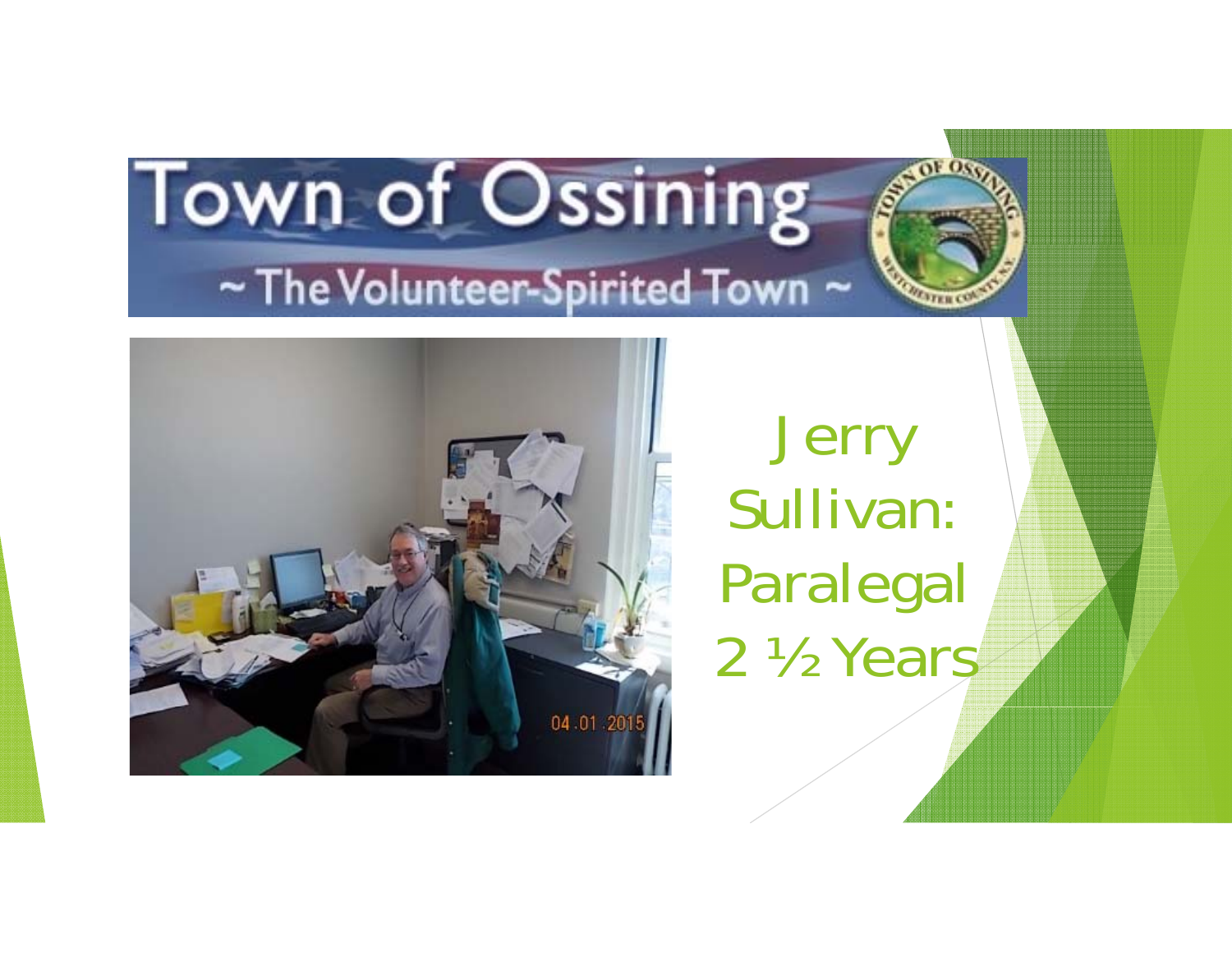

Patty Cunningham: Assessment/ Tax Aide1 year

of Os,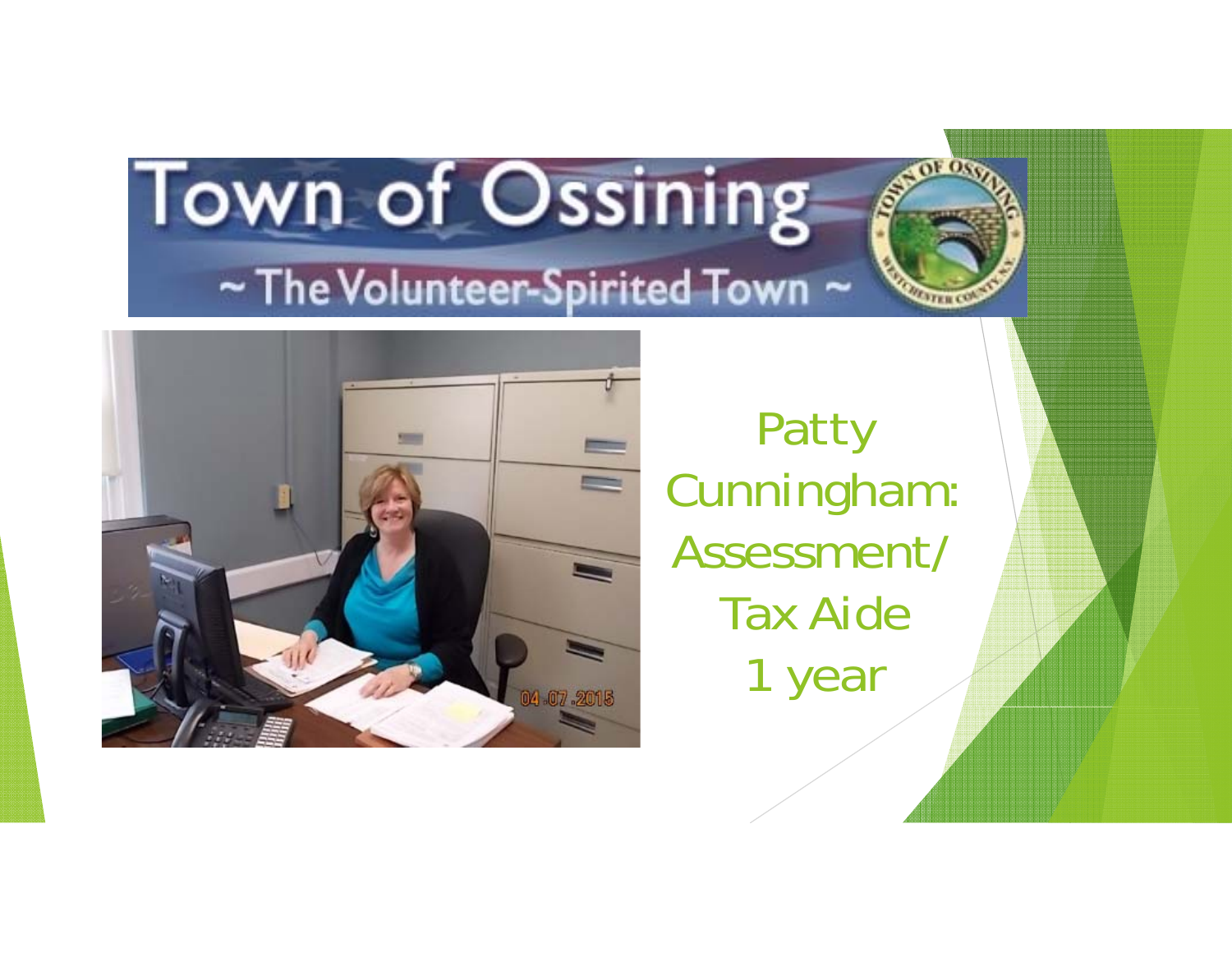#### **Al Closi, Deputy Assessor**

Customer Service, Residential Valuations, field inspections, inventory updates, Grievances and SCAR negotiations and settlements. Sales validation, Facilitates BAR, Court,

#### **Cheryl Timmons, Assessment Clerk**

Customer service, Administration support, payables, payroll. Exemptions processing and updates, bank codes. Monitor RPS data base changes, maintains and produces Total Reports.

#### **Sharon Palaia, Assessment Assistant**

Customer service, Sales/deed recording, address changes, grievances, scars, certs login, RPS updates, building permits, assists in field inspections, prepares letters to request inspections for permits and BAR requested inspections.

#### **Andy Jackson, Jr Clerk/Seasonal**

Customer service, tax mapping and GIS, Sales Analysis, Inventory monitoring and updates, Statistics, Veteran exemption processing.

#### **Jerry Sullivan, Paralegal**

Customer service, Monitors and maintains all matters related to the Certiorari cases, Grievances processing, bank code changes

#### **Patty Cunningham, Assessment/Tax Aide**

Customer service, general assistance in providing information, updating records, file maintenance and updates, organizing, bank codes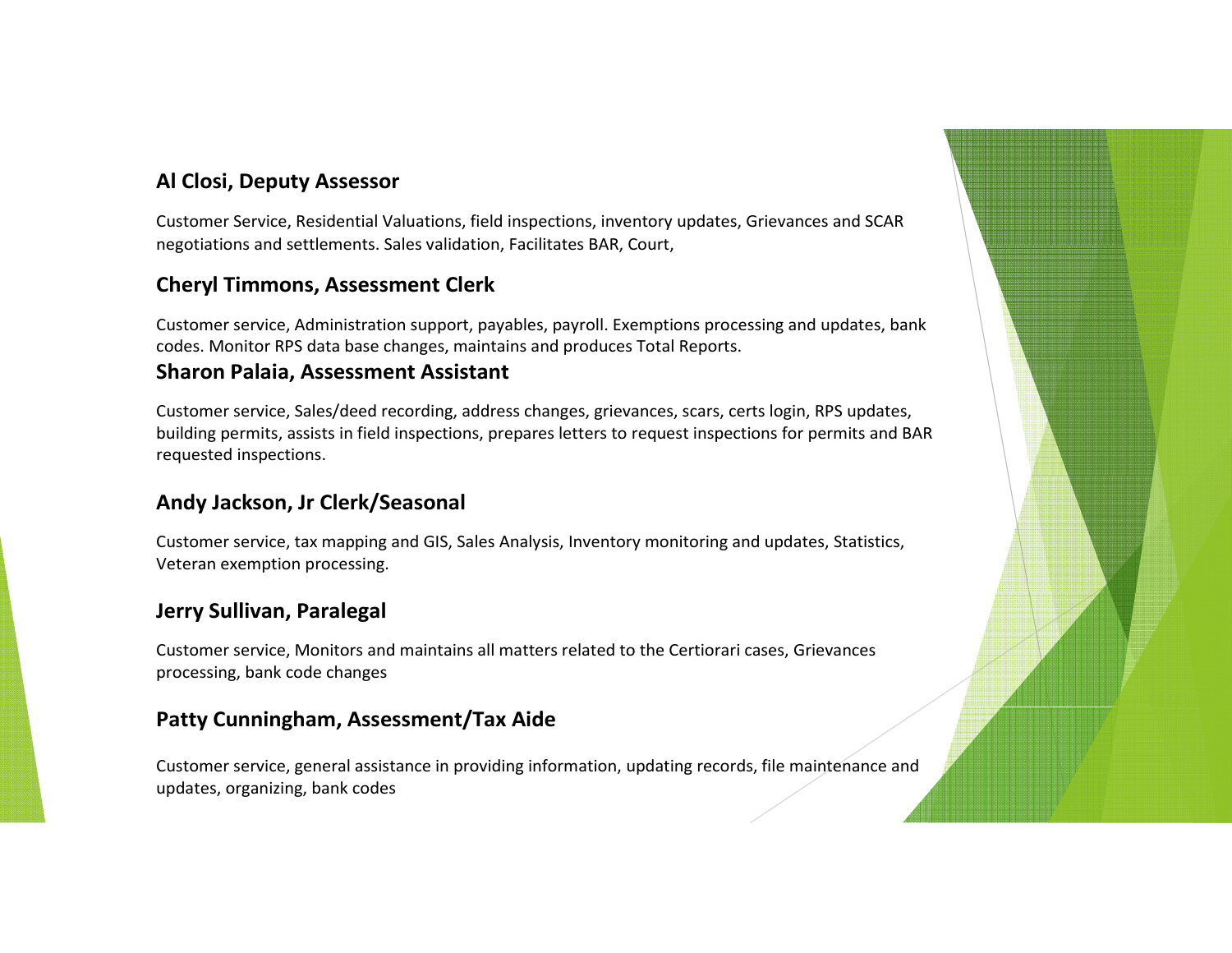

| <b>Total # of Parcels</b>   | 10,200 |
|-----------------------------|--------|
| Deed Transfers & Sales      | 478    |
| <b>Building Permits</b>     | 620    |
| <b>Exemptions</b>           | 8,642  |
| <b>Splits &amp; Mergers</b> | 27     |
| <b>Grievances</b>           | 450    |
| <b>Scars (Residential)</b>  | 257    |
| Certiorari (Commercial)     | 134    |
| <b>Bank Code Changes</b>    | 1,500  |

TO PRODUCE A TENTATIVE ROLL **BY** JUNE 1ST EVERY YEAR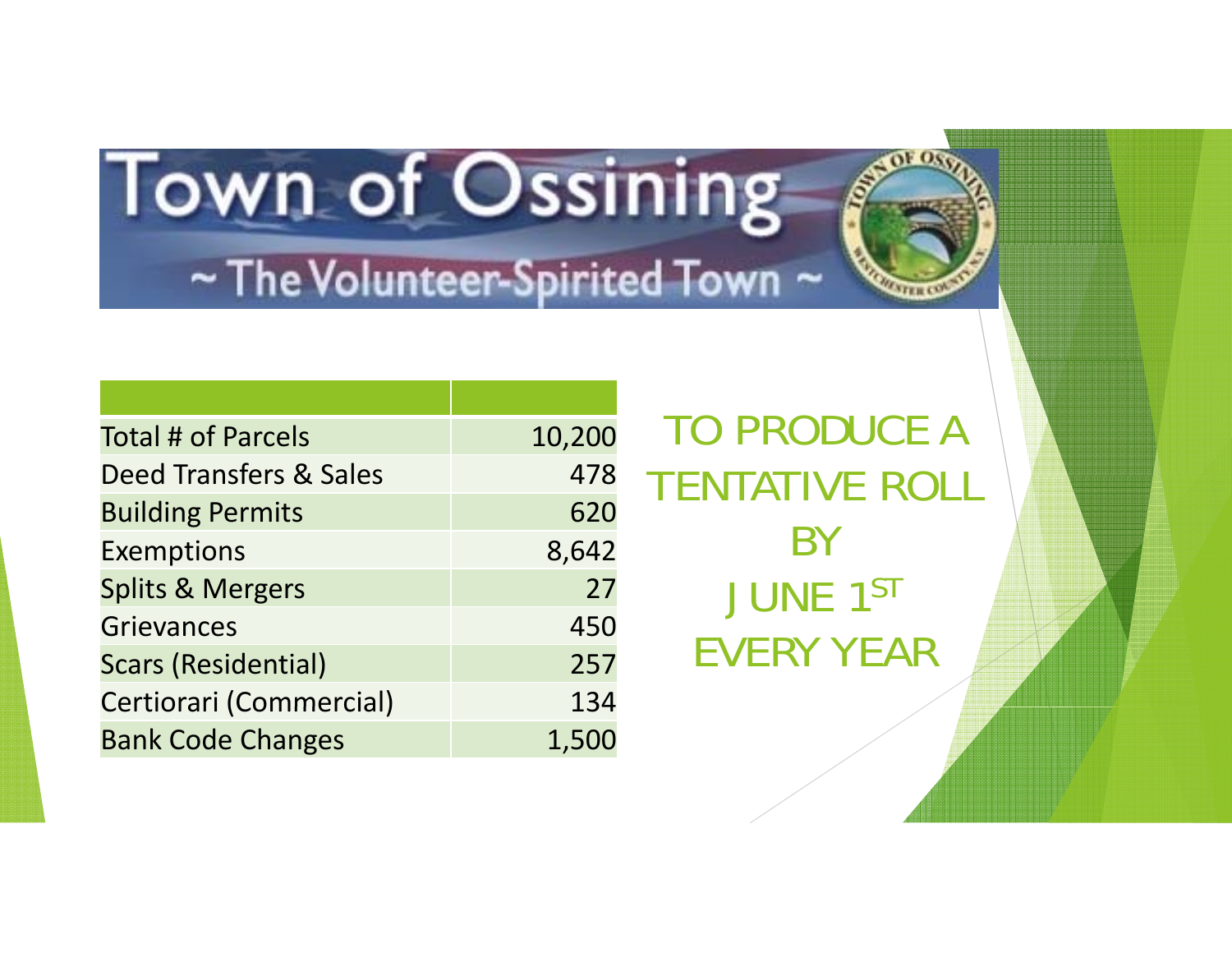|                 | A       | B                     | C            |
|-----------------|---------|-----------------------|--------------|
| 1               | ex_code | ex_name               | parcel_count |
| $\overline{2}$  | 12100   | <b>NY STATE</b>       | 25           |
| 3               | 13100   | <b>CTY OWNED</b>      |              |
| 4               | 13500   | <b>TWN WTHIN</b>      | 24           |
| 5               | 13650   | VILLAG OWN            | 174          |
| 6               | 13730   | <b>VILLAG OUT</b>     |              |
| $\overline{7}$  | 13800   | <b>SCHOOL DIS</b>     |              |
| 8               | 14110   | USPO                  |              |
| 9               | 18020   | <b>IND DEVEL</b>      |              |
| 10              | 18060   | URB RENE              |              |
| $\overline{11}$ | 18120   | <b>NYSHFA</b>         |              |
| 12              | 21600   | <b>RELG RESID</b>     |              |
| 13              | 25110   | <b>RELG PROP</b>      |              |
| 14              | 25120   | <b>EDUCATION</b>      |              |
| 15              | 25130   | <b>CHARITIES</b>      |              |
| 16              | 25230   | N/P IMPROV            |              |
| 17              | 25300   | NON-PROFIT            |              |
| 18              | 25600   | NON-PR MED            |              |
| 19              | 26100   | <b>VETORG CTS</b>     |              |
| 20              | 26250   |                       |              |
|                 |         | HIST SOCTY            |              |
| 21              | 26400   | <b>VOL FIRE</b>       |              |
| 22              | 27200   | <b>R/R PROP</b>       |              |
| 23              | 27350   | <b>CEMETARIES</b>     |              |
| 24              | 28550   | <b>SR CITIZEN</b>     |              |
| 25              | 32301   | <b>STATE OWND</b>     |              |
| 26              | 41101   | <b>VETERANS</b>       | 111          |
| 27              | 41103   | <b>VETERANS</b>       | 198          |
| 28              | 41122   | VET WAR C             |              |
| 29              | 41124   | <b>VET WARS</b>       |              |
| 30              | 41125   | <b>VET WAR CS</b>     | 249          |
| 31              | 41126   | <b>VET WAR TS</b>     |              |
| 32              | 41132   | VET COM C             |              |
| 33              | 41134   | VET COM S             |              |
| 34              | 41135   | VET COM CS            | 163          |
| 35              | 41142   | VET DIS C             |              |
| 36              | 41144   | <b>VET DIS S</b>      |              |
| 37              | 41145   | VET DIS CS            |              |
| 38              | 41161   | CW_15_VET/CT          |              |
| 39              | 41162   | CW_15_VET/C           |              |
| 40              | 41163   | CW_15_VET/T           | 304          |
| 41              | 41172   | CW_DISBLD_VET/C       |              |
| 42              | 41173   | CW DISBLD VET/T       |              |
| 43              | 41300   | PARAPLEGIC            |              |
| 44              | 41400   | <b>CLERGY</b>         |              |
| 45              | 41642   | Firefighter/Ambulance |              |
| 46              | 41657   | <b>VOL FIRE</b>       |              |
| 47              | 41800   | AGED-ALL              | 191          |
| 48              | 41801   | AGED-CT               |              |
| 49              | 41834   | <b>SR STAR</b>        | 911          |
| 50              | 41854   | <b>RES STAR</b>       | 5708         |
|                 |         |                       |              |
| 51              | 41930   | Dis & Lim Income CTS  |              |
| 52              | 47617   | Bus Im V              |              |
| 53              | 50000   | <b>WHOLLY EX</b>      |              |
| 54              |         |                       | 8642         |
|                 |         |                       |              |

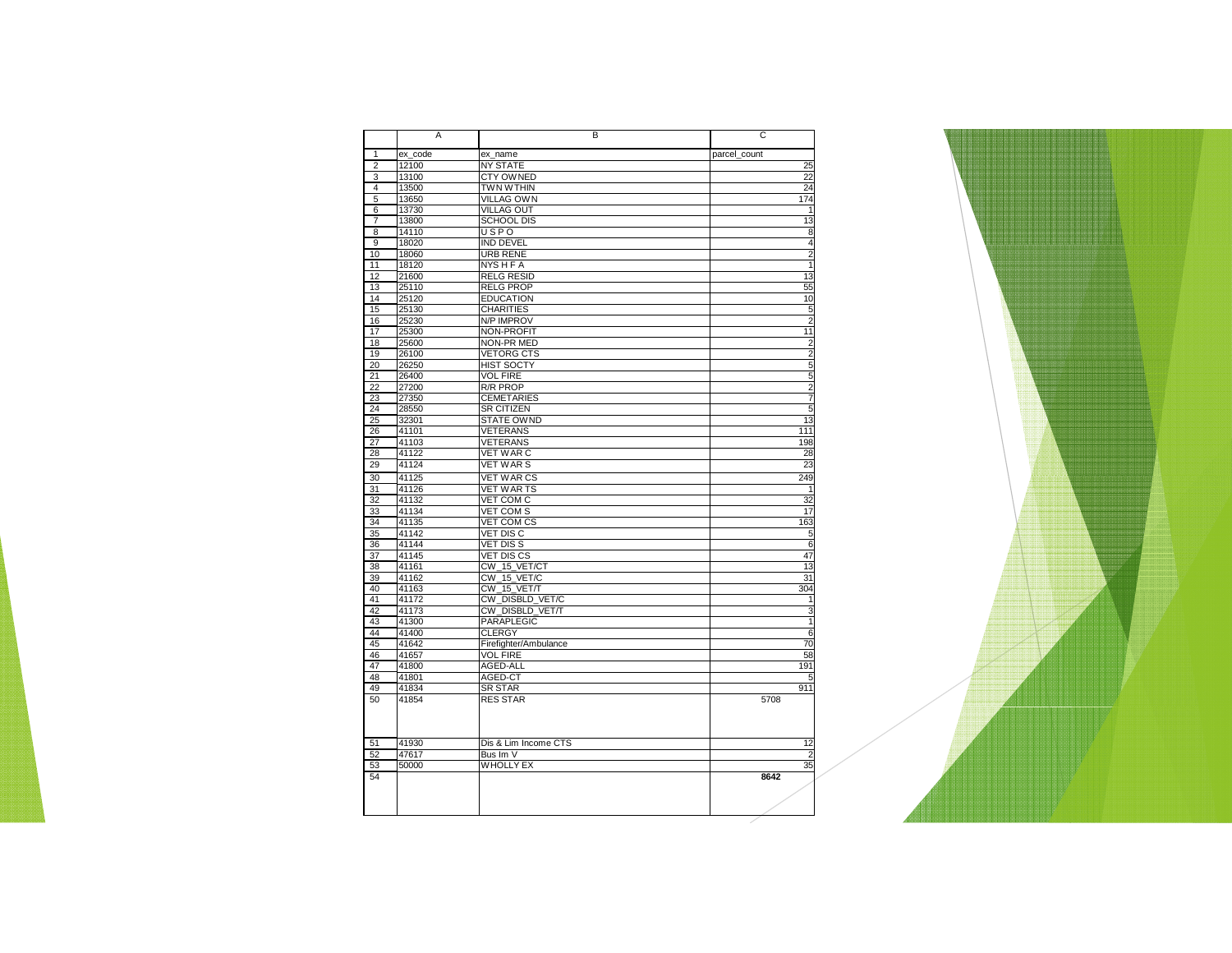#### Town of Ossining

| <b>TAX</b>                              | Warrant          |
|-----------------------------------------|------------------|
| Town wide                               | \$3,248,557.00   |
| Unincorporated Town & Highway           | \$5,056,515.00   |
| <b>Ambulance District</b>               | \$612,758.00     |
| Refuse / Light / Fire                   | \$1,277,878.00   |
| <b>Town wide Water</b>                  | \$53,184.00      |
| <b>Town Wide Sewer</b>                  | \$259,450.00     |
| No State Rd Sewer                       | \$46,234.00      |
| <b>Westchester County</b>               | \$15,330,711.00  |
| <b>Ossining Sewer - Oss</b>             | \$2,316,999.00   |
| Saw Mill Sewer - Oss                    | \$49,071.00      |
| <b>Ossining Sewer - BM</b>              | \$601,788.00     |
| Saw Mill Sewer - BM                     | \$472,226.00     |
| <b>West Co Solid Waste</b>              | \$1,468,026.00   |
| Village of Ossining 2015                | \$21,186,791.00  |
| <b>Village of Briarcliff Manor 2015</b> |                  |
| Tentative (91.25%)                      | \$10,652,610.00  |
| 2013/2014 Ossining School (87%)         | \$79,871,136.26  |
| 2013/2014 Ossining Library (87%)        | \$3,208,146.87   |
| 2013/2014 Briarcliff School (68%)       | \$26,481,734.00  |
|                                         |                  |
|                                         | \$172,193,815.13 |

Total Revenue levied on the 2014 Roll